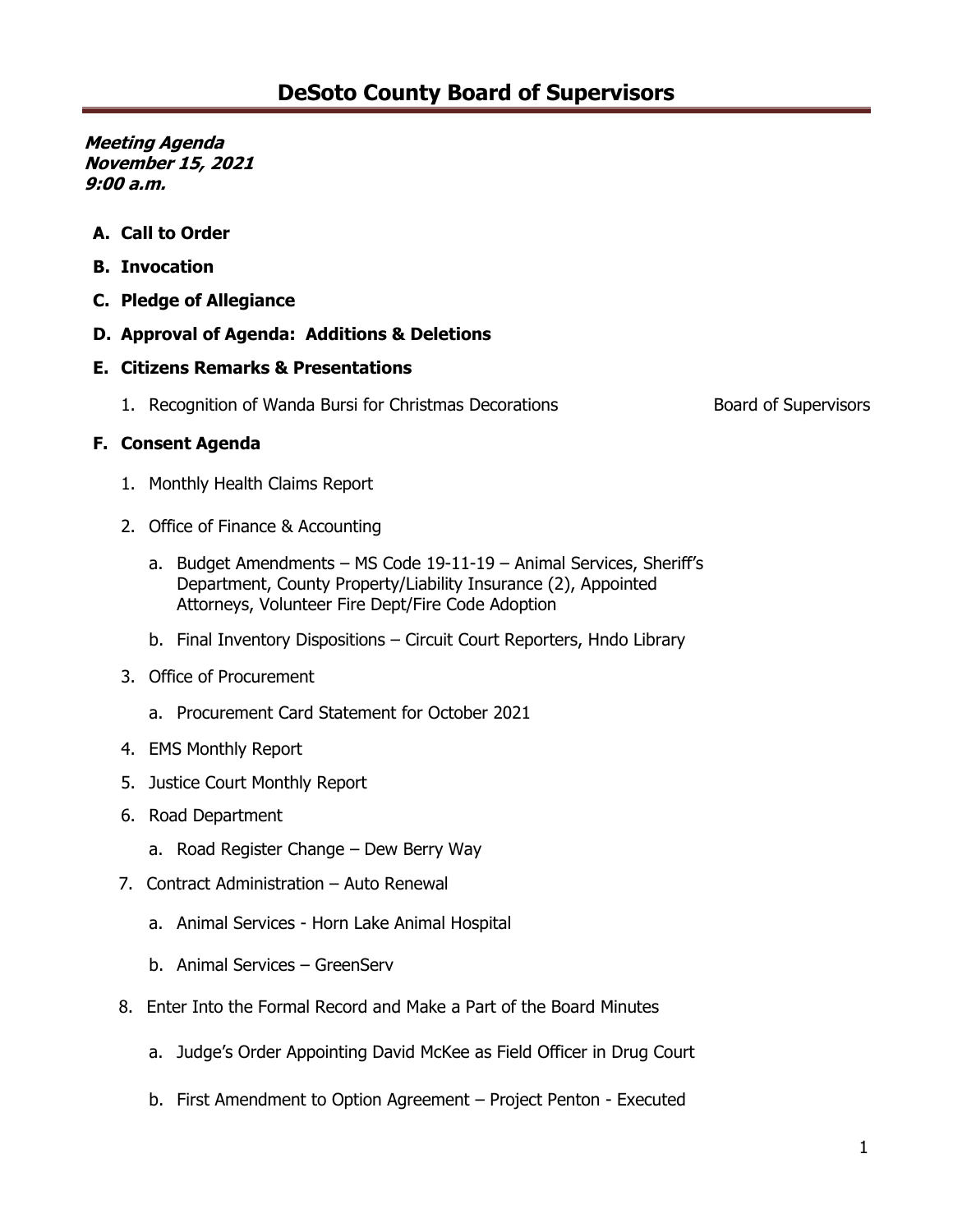|    | <b>G. Old Business</b> |                                                                                                                                                                  |                                |  |  |  |
|----|------------------------|------------------------------------------------------------------------------------------------------------------------------------------------------------------|--------------------------------|--|--|--|
|    |                        | 1. Project Updates                                                                                                                                               | <b>Collins Simpson</b>         |  |  |  |
|    |                        | a. Amazon Transportation Improvements Subcontract                                                                                                                |                                |  |  |  |
| 2. |                        | <b>COVID Update</b>                                                                                                                                              | <b>Mark Davis</b>              |  |  |  |
|    |                        | a. Statistics & Trends                                                                                                                                           |                                |  |  |  |
|    | b.                     | Determination for Continuation of Emergency Declaration – Signature<br>Required                                                                                  |                                |  |  |  |
| 3. |                        | <b>Board Attorney</b>                                                                                                                                            | <b>Tony Nowak</b>              |  |  |  |
|    |                        | a. MS Army National Guard Lease Agreement – Signature Required                                                                                                   |                                |  |  |  |
|    |                        | b. Agreement with McKesson for Off Duty Deputies - Signature<br>Required                                                                                         |                                |  |  |  |
|    |                        | c. Interlocal Agreement for Cost Sharing on Nearmap GIS Project -<br>Signature Required                                                                          |                                |  |  |  |
|    |                        | d. Resolution Approving Interlocal for Nearmap Project                                                                                                           |                                |  |  |  |
| 4. |                        | Corps of Engineers Feasibility Study Letter                                                                                                                      | Vanessa Lynchard               |  |  |  |
|    |                        | 5. Software Update                                                                                                                                               | Vanessa Lynchard &<br>Managers |  |  |  |
|    |                        | 6. Legislative List                                                                                                                                              | Vanessa Lynchard               |  |  |  |
|    |                        | 7. Sheriff's Department - ICAC Contract - Shafer, Zahner & Zahner                                                                                                | Vanessa Lynchard               |  |  |  |
|    |                        | <b>H. New Business</b>                                                                                                                                           |                                |  |  |  |
|    |                        | 1. Request to Close Animal Shelter Saturdays - Nov. 27, Dec. 25, Jan. 1                                                                                          | Monica Mock                    |  |  |  |
| 2. |                        | Fire/EMA Committee Report                                                                                                                                        | Committee                      |  |  |  |
|    |                        | a. Supplemental Allocation to Volunteer Fire Departments                                                                                                         |                                |  |  |  |
|    |                        | b. Request to Authorize Board Attorney to Draw Up Agreements for<br><b>Supplemental Allocations</b>                                                              |                                |  |  |  |
|    |                        | 3. Environmental Services - Code Enforcement - Property Posting<br>13260 Coldwater Dr. - Parcel # 2 05 3 08 01 0 00106 00<br>Litter Ordinance Violation 19-5-105 | Ray Laughter                   |  |  |  |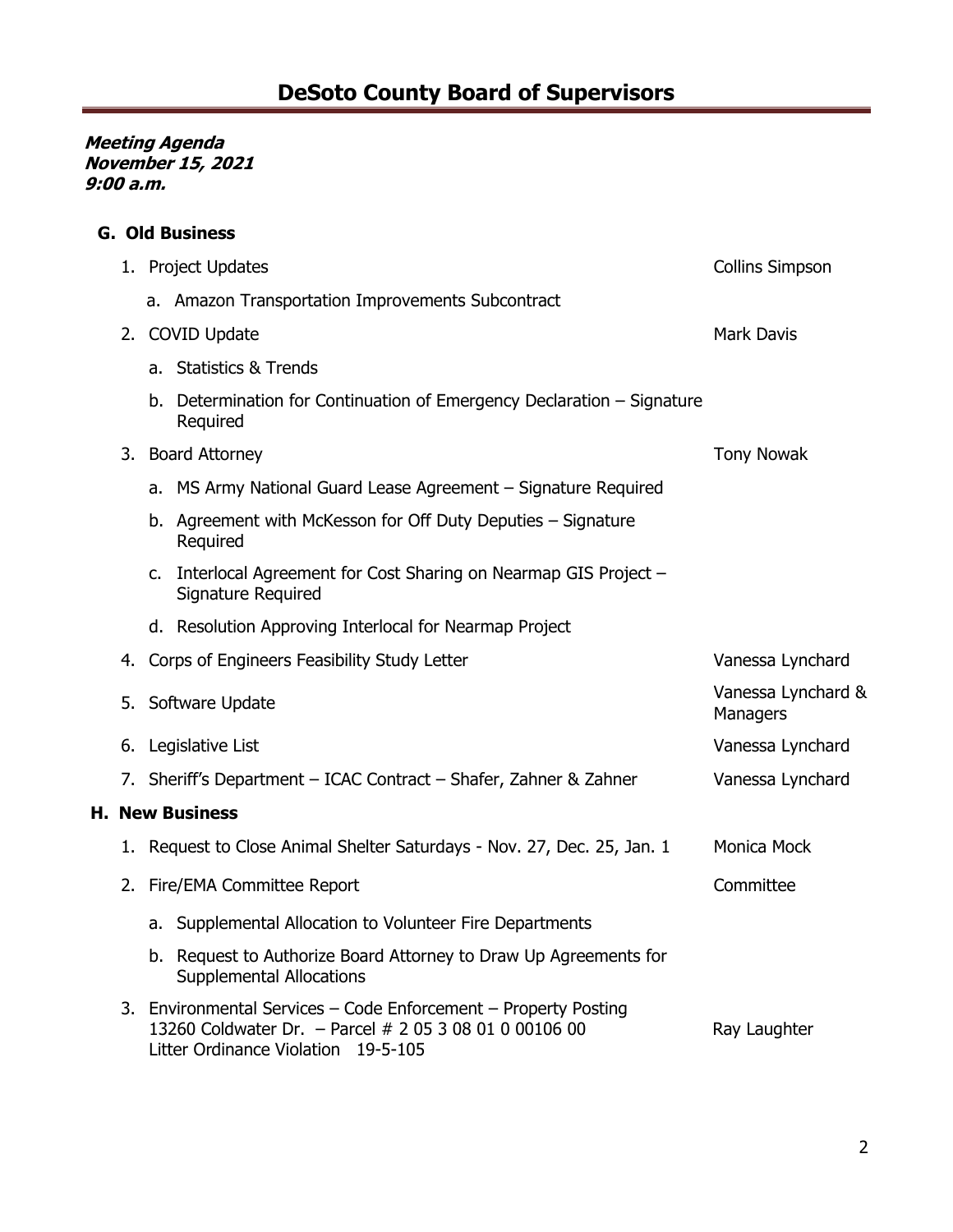# **H. New Business, continued**

|    | 4. Grant Administration |                                                                                                                                    | Sheila Garrett                     |
|----|-------------------------|------------------------------------------------------------------------------------------------------------------------------------|------------------------------------|
|    |                         | a. Request Approval to Accept MDEQ Household Hazardous Waste Day<br>Grant SWC565 - Signature Required                              |                                    |
|    |                         | b. EMSOF Grant Application                                                                                                         | Vanessa Lynchard                   |
| 5. |                         | Office of Finance & Accounting                                                                                                     | Andrea Freeze &<br>Stephanie Hanks |
|    |                         | a. Claims Docket - MS Code 19-13-31                                                                                                |                                    |
|    | b.                      | Annual Equitable Sharing Agreement & Certification – Signature<br>Required & Authorize Finance Officer to Submit Electronically    |                                    |
|    |                         | c. Approval of Fire Insurance Rebate Funds Allocation and Authorize<br>Clerk to Issue Check to Volunteer Fire Departments          |                                    |
|    |                         | 6. Facilities Department                                                                                                           | Shawn Houston                      |
|    |                         | a. Justice Court Potential Change Orders #19 & #20                                                                                 |                                    |
|    |                         | b. Energy Project Update                                                                                                           |                                    |
|    |                         | 7. Road Department                                                                                                                 | Robert Jarman                      |
|    |                         | a. Request Approval of New Stormwater Logo                                                                                         |                                    |
|    | b.                      | Request to Purchase GPS Unit for \$11,360.00                                                                                       |                                    |
|    | c.                      | County Acceptance of Sweetbriar Subdivision Phase 2                                                                                |                                    |
|    |                         | d. Finding of Fact - 5988 Hacks Cross Road                                                                                         |                                    |
|    |                         | 8. Federal Infrastructure NACo Webinar Update                                                                                      | Vanessa Lynchard                   |
| 9. | Office of Procurement   |                                                                                                                                    | Angie Irving                       |
|    |                         | a. Sheriff's Department - Purchase over \$25,000 for 2 K-9 Vehicles                                                                |                                    |
|    |                         | b. Request to Approve Bid Specifications and Solicit Bids for Annual Bid<br>for Slurry, Micro, & Scrub Seal - Bid File #22-300-006 |                                    |
|    |                         | 10. Contract Administration                                                                                                        | Angie Irving                       |
|    | a.                      | EMS - GreenServ – 6% Increase                                                                                                      |                                    |
|    | b.                      | Facilities - Just N Case - Monitoring of Four County Offices                                                                       |                                    |
|    |                         | c. Sheriff's Department - Dr. Ken Thompson $-3\%$ raise                                                                            |                                    |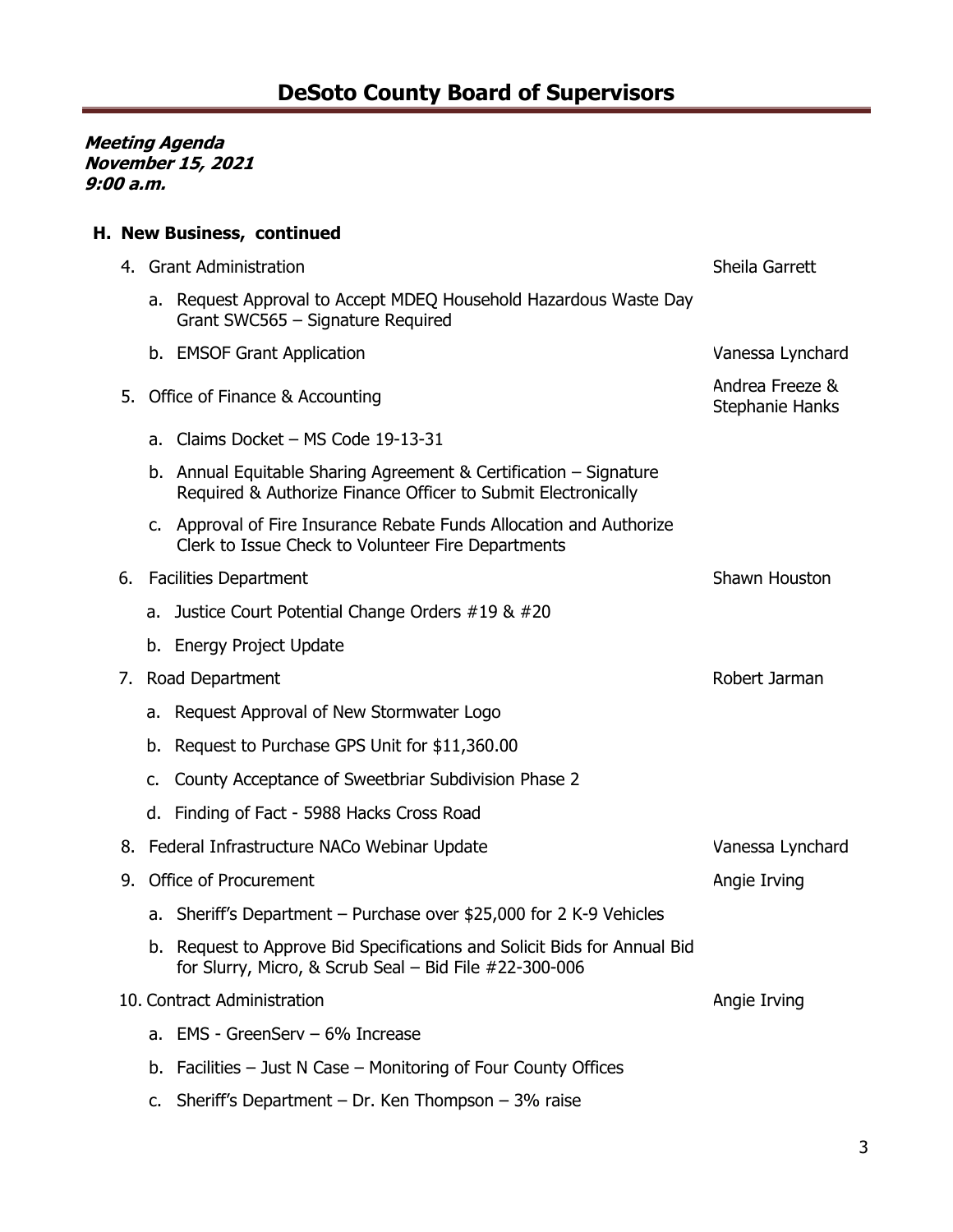## **H. New Business, continued**

| d. Facilities – Baker Roof – Price Increase from \$140/hr to \$146/hr |  |
|-----------------------------------------------------------------------|--|
|                                                                       |  |

e. Sheriff's Department – Naval Surface Warfare Center – Changed Signer from Board President to Sheriff per Board Attorney

| 11. Proposed Austin Riley Day                                                                  | Christie Barclay   |
|------------------------------------------------------------------------------------------------|--------------------|
| 12. Approval to Travel to MAS Mid-Winter Conference - January 11-13, 2022 Board of Supervisors |                    |
| 13. Confirmation of Thanksgiving, Christmas and New Year's Holidays                            | Vanessa Lynchard   |
| 14. 4:00 p.m. – Discussion on Landers Center Expansion                                         | <b>Todd Mastry</b> |
| 15. Moonlighting Request - EMA                                                                 | Carla Crockett     |
| 16. Risk Management – Employee Legal Training Update                                           | Vanessa Lynchard   |
| 17. Rubbish Pit Thanksgiving Holiday & Winter Hours                                            | Ray Laughter       |

# **I. Planning**

### 1. **Final**

Bennie Hopkins & Austin Cardosi

- **a. East Lake Subd. Ph. 1 (SUB-007663-2021) -** Application is for final approval of 32 lots on 21.36 acres and Identified as Parcel # 307204000 0001002 and 307204000 0000800, located on the south and east side of Byhalia Road, west of Foxwood Lane in Section 04, Township 3, Range 7 and is zoned R-20 (District 5) **Applicant: Mark Utley**
- **b. McElroy Farms PUD Ph. 1 (SUB-007664-2021) -** Application is for final approval of 74 lots on 44.5 acres and Identified as Parcel # 206515000 0000200 located on the south side of College Road, east of Highway 305 in Section 15, Township 25, Range 6W and is zoned PUD (District 1)  **Applicant: Mark Matthews**
- **c. Grays Creek 1st Revision of Lots 5-6 (SUB-007674-2021)**  Application is to combine lots 5 and 6 into a single lot. Subject property is located on the west side of Getwell Road and north of Ginners Lane in Section 33 Township 3 Range 7 (Zoned AR) (District 5)